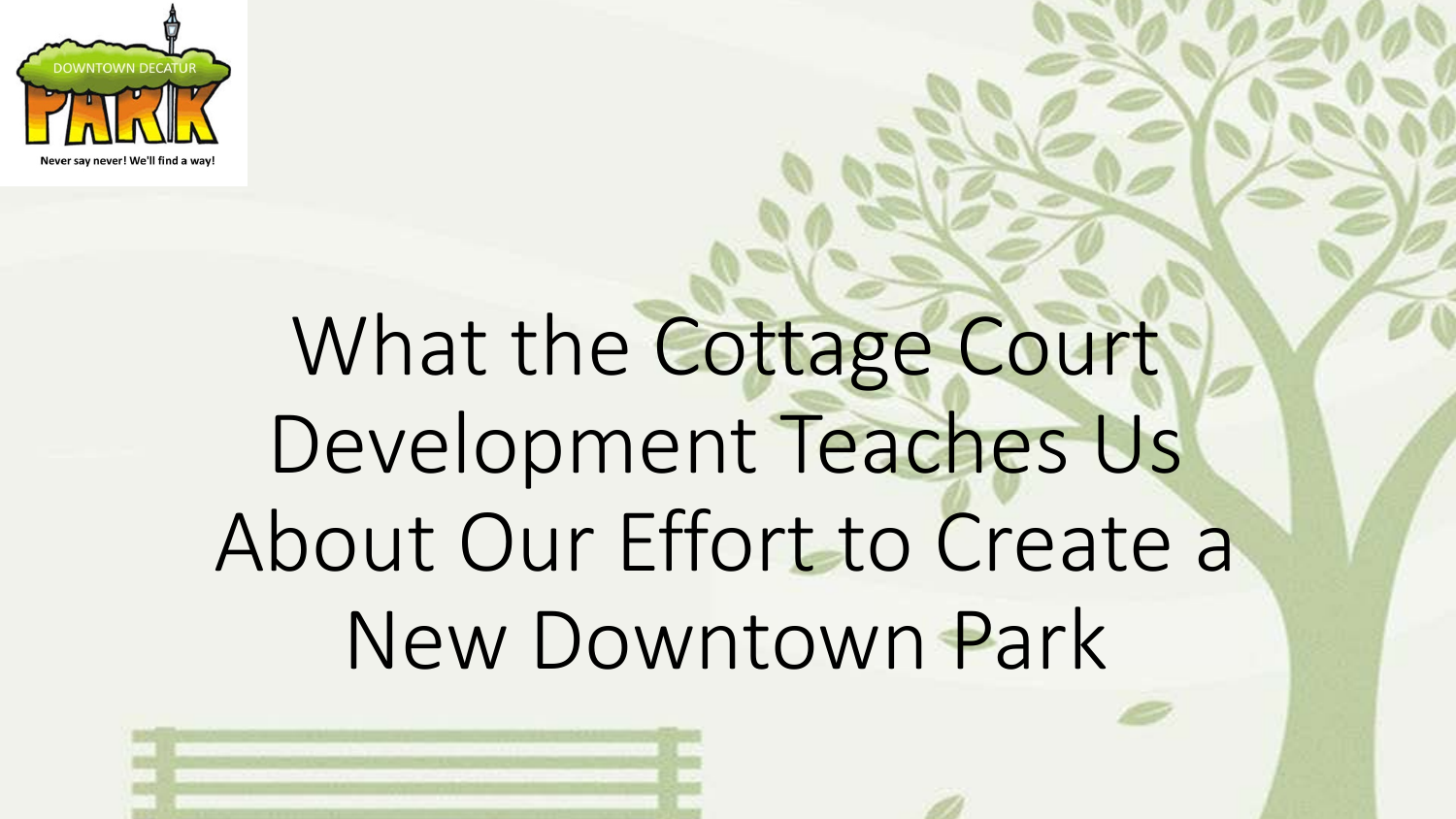### Cottage Court

- Meant to provide an affordable housing option in Decatur.
- The City has invested \$260,000 to acquire land and has retained the services of a consultant to design the space.
- A cluster of 700-1200 square foot cottages around a common courtyard.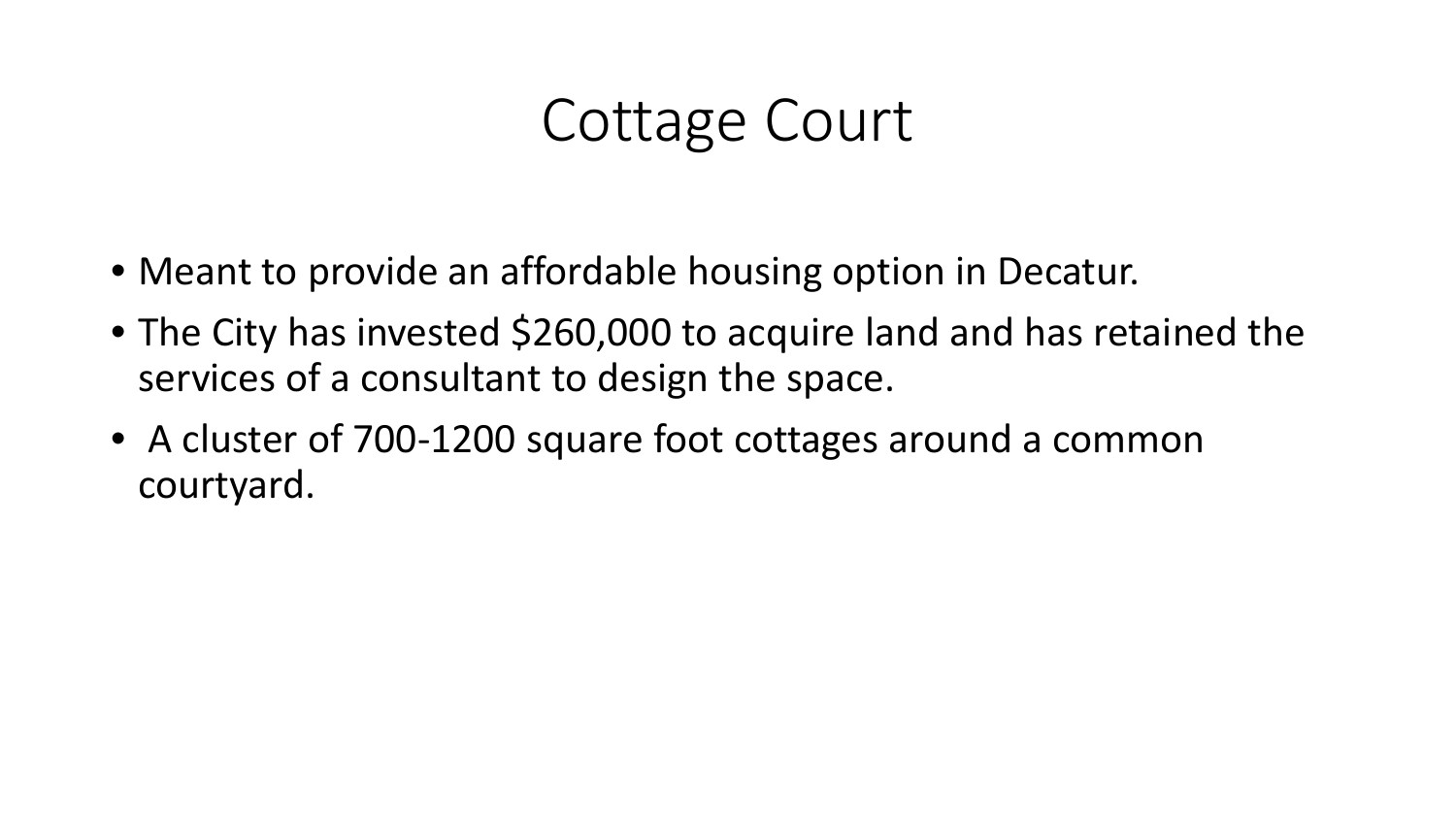### What is the Court?

- It is a green courtyard that meets the need of residents like a park
- It is publicly financed like a park
- It is publicly owned like a park
- It is not accessible to the public not like a park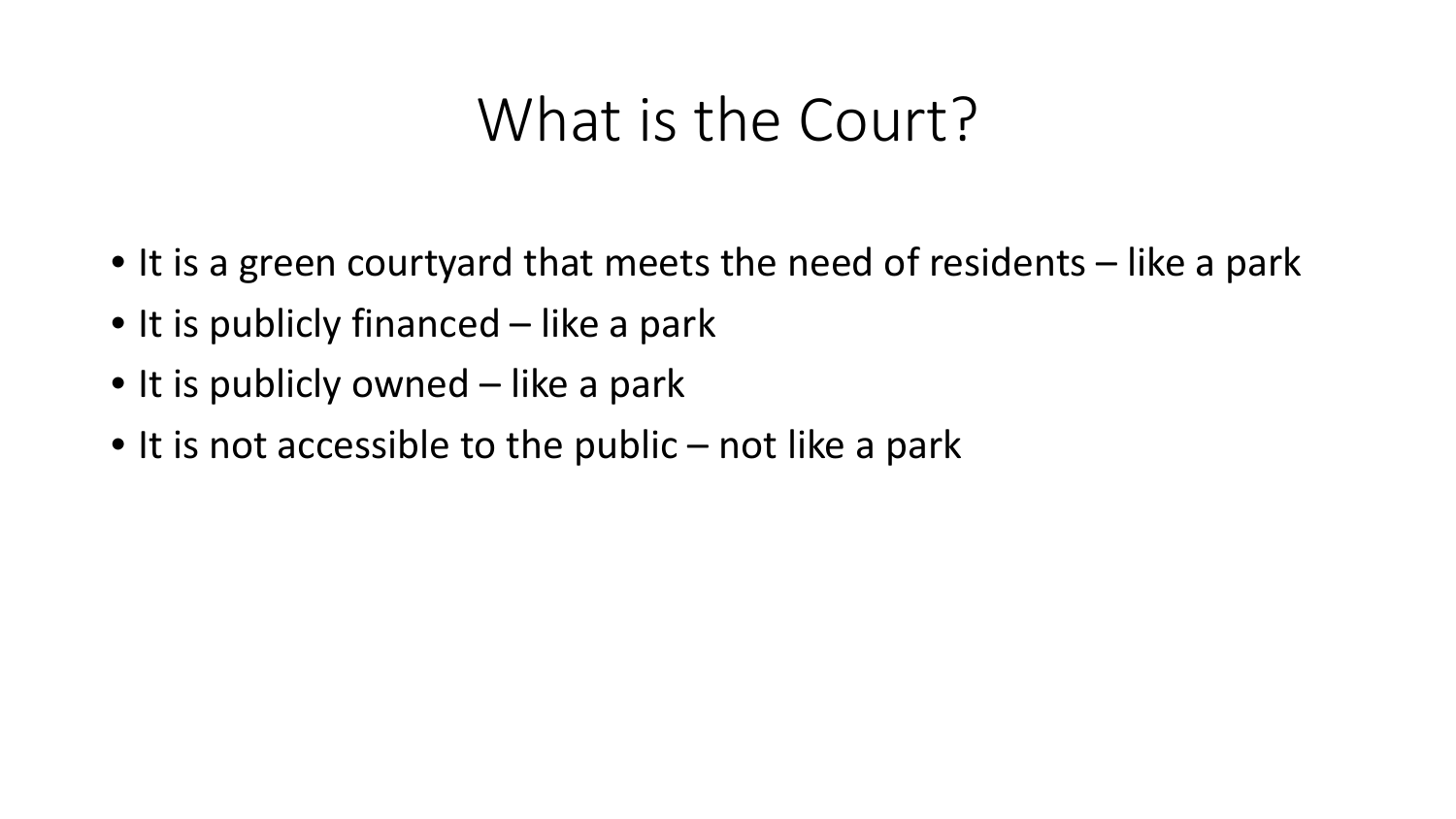## Why Include a Courtyard?

- You could create more affordable housing on the same amount of land if you didn't include a courtyard
- The City believes that, for the publicly funded development to be successful, it must include greenspace.
- So, there must be demand for greenspace. Why? Because it improves quality of life. People want to live next to it.
- The value of greenspace is born out by the nearly 100 peer-reviewed academic articles that show parks increase adjoining property values by an average of 20% (*The Proximity Principle*, Dr. John Crompton, Texas A&M).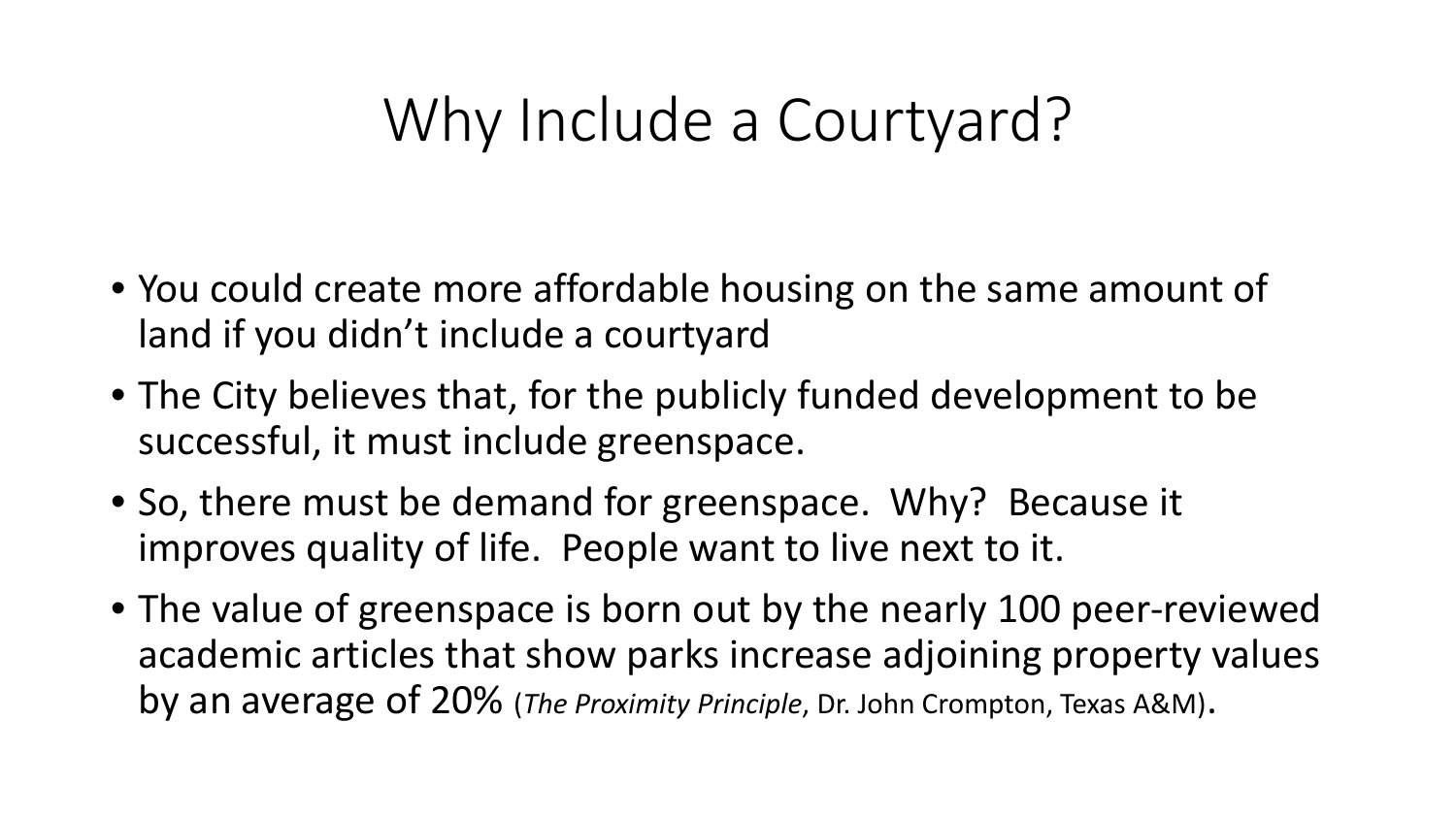What Level of Service Is the City Providing Cottage Court Residents?

- 20% of the ½ acre would mean 0.1 acres or 0.0167 acres per home, assuming ten homes on the site.
- \$260,000 for overall land acquisition, \$43,333 per home assuming six homes (City's TOTAL LAND CONTRIBUTION to six homeowners).
- Public investment to buy land for private courtyard (excludes development and landscaping costs) would be \$52,000 (20% of purchase price) or \$8,667 per home.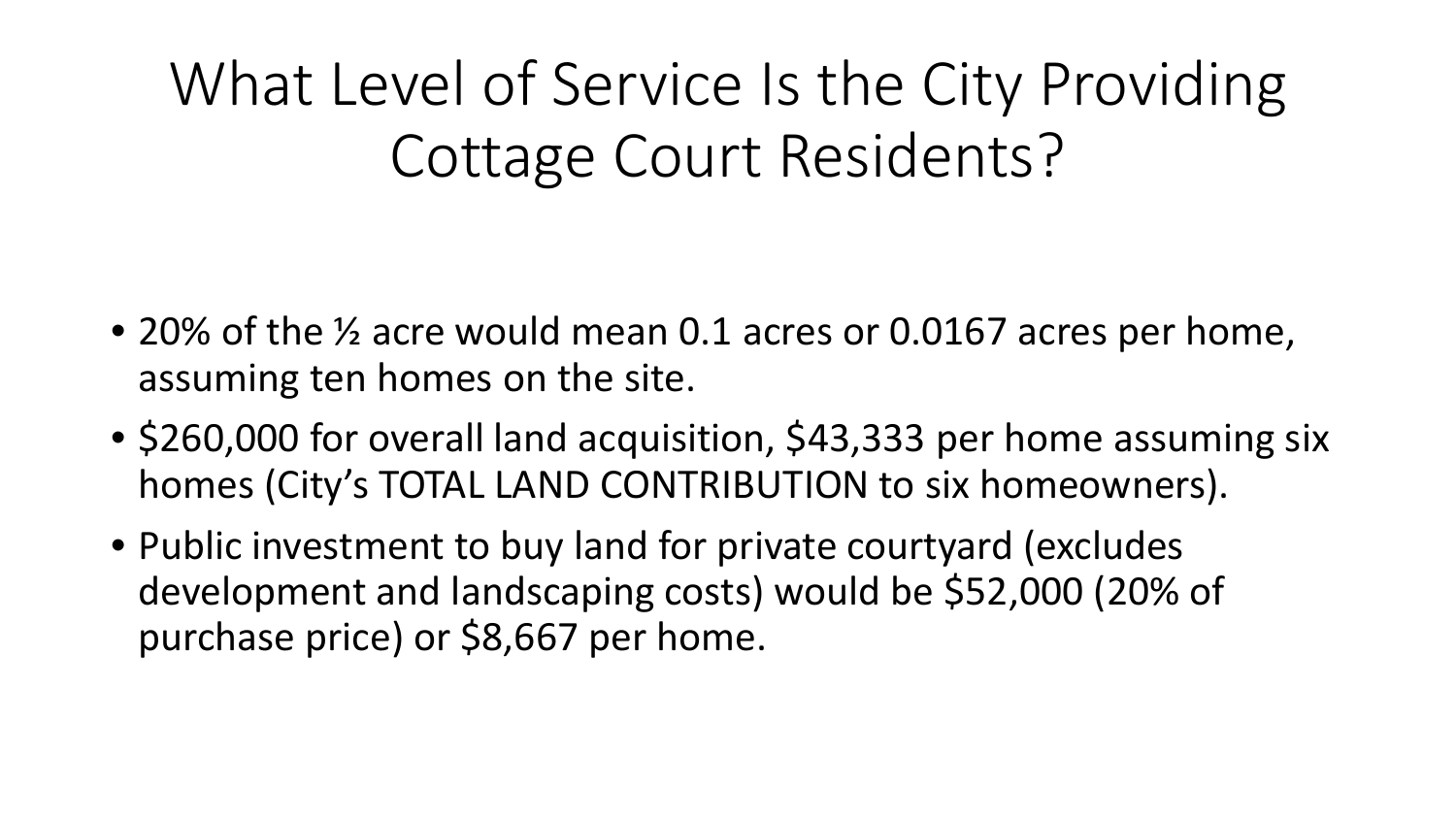What Would the Same Service Level Look Like for Other New Downtown Development?

- Arlo (2016) 210
- Alexan (2016) 167
- Place on Ponce (2015) 234
- Callaway (Coming Soon) 329

#### **TOTAL – 940 NEW HOMES**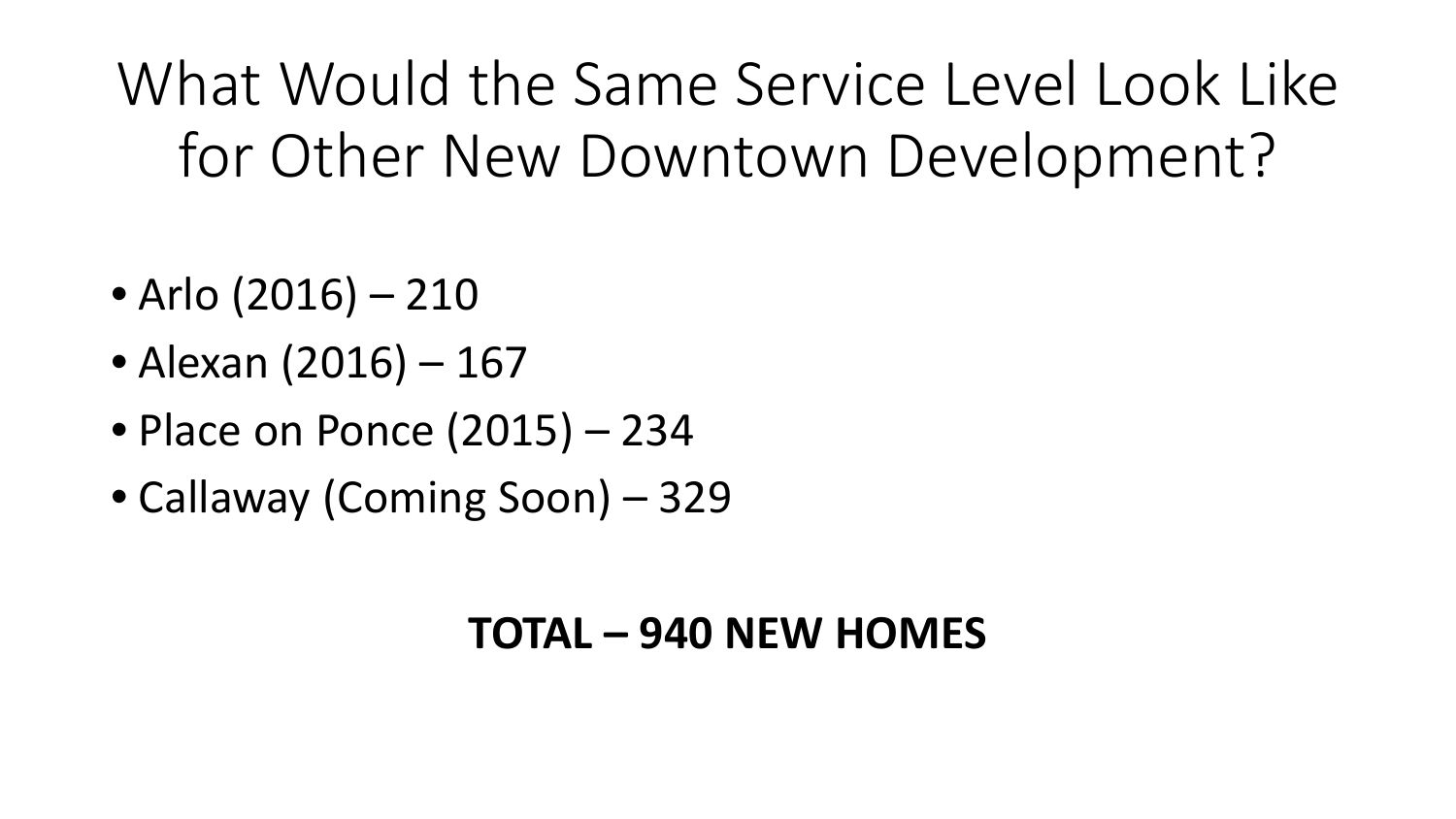# Providing the Same Service Level to Downtown's Other New Neighbors Means:

940 Homes X 0.0167 Acres/Home = **15.7 acres** 940 Homes X \$8,667/Home = **\$8,146,667**

(publicly purchased land)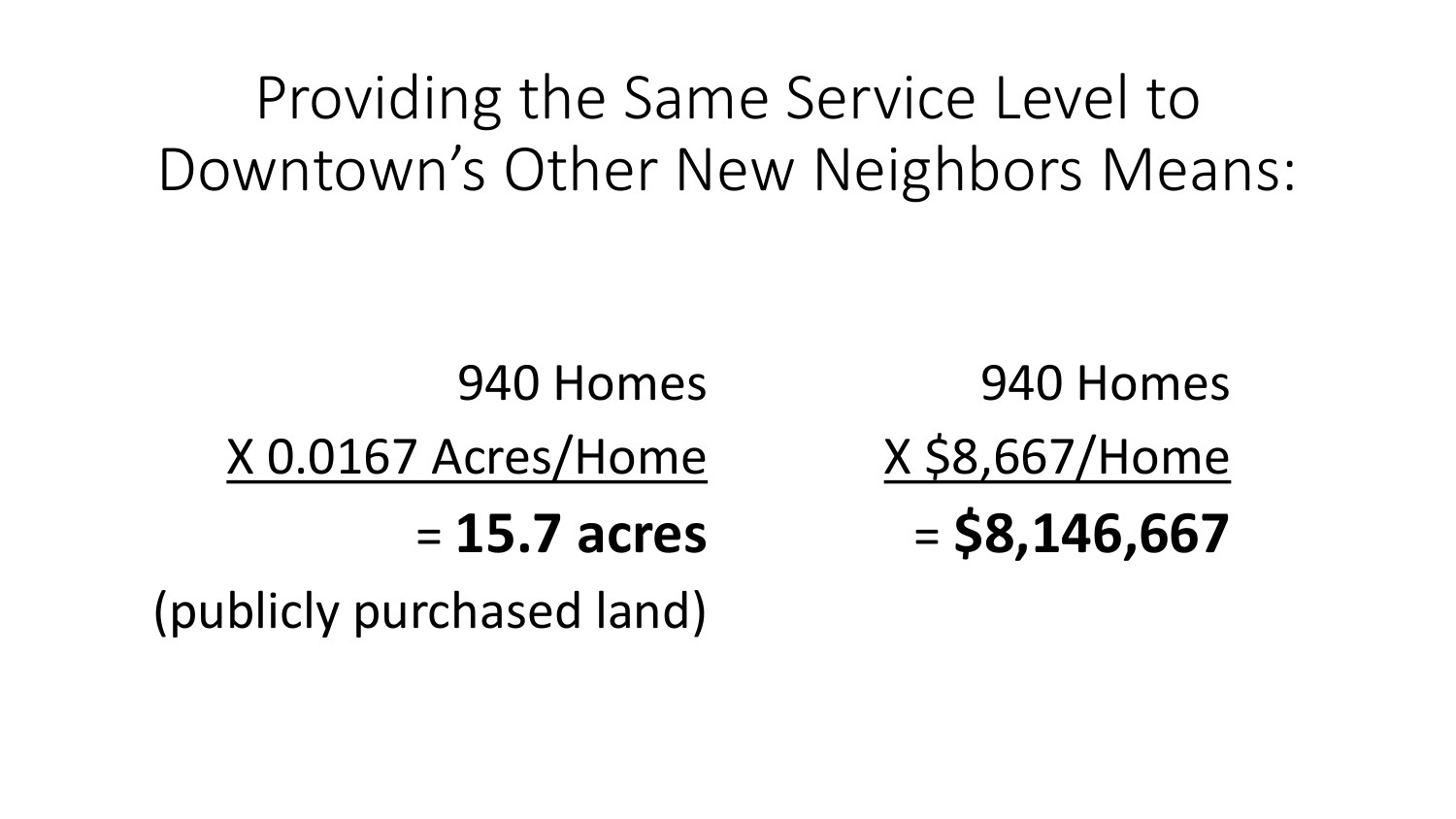Unlike the Courtyard, a Park Would Serve All Decatur Residents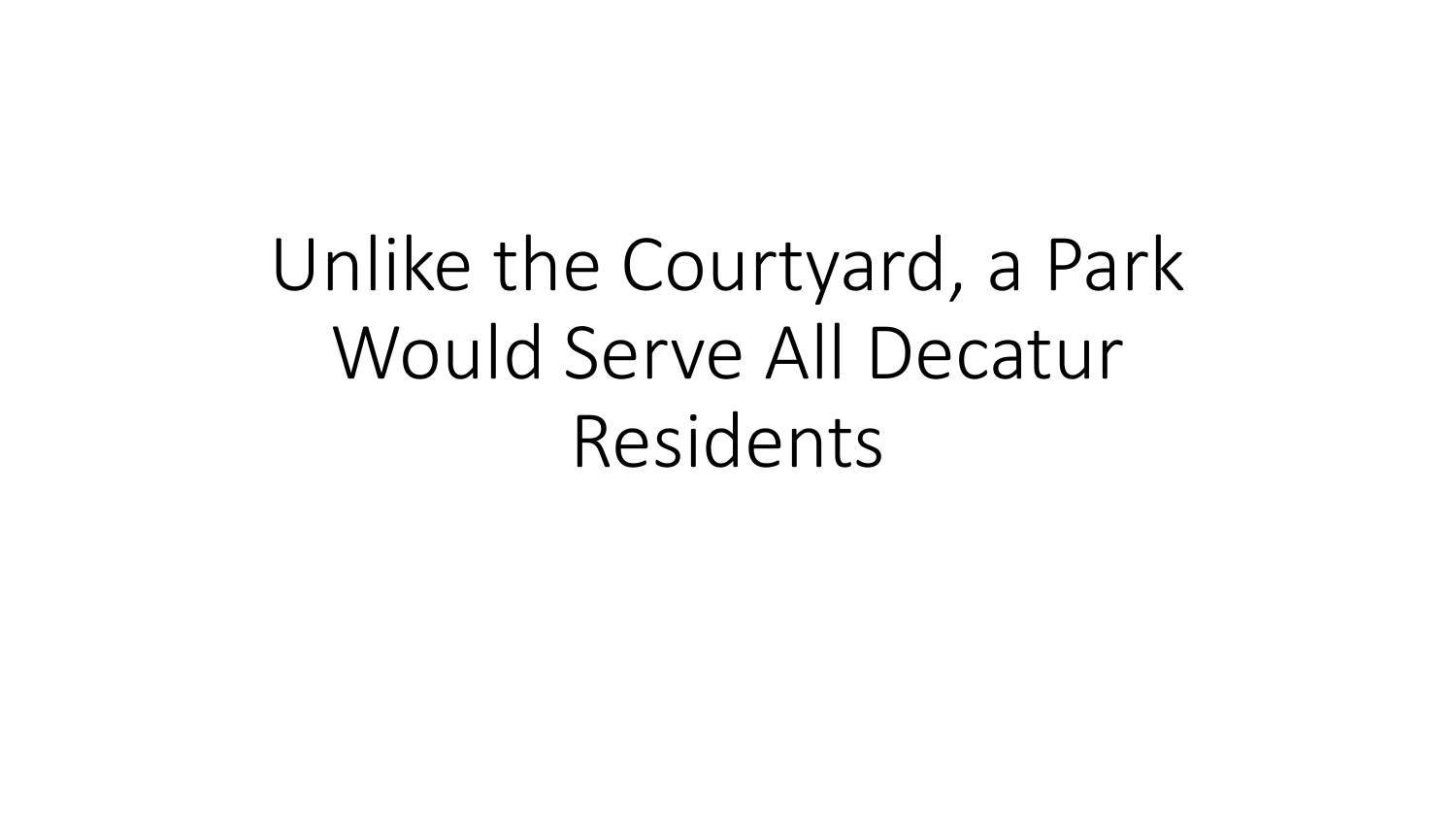Unlike the Cottages, the Other Downtown Developments Received No Subsidies and Pay Taxes on Their Land